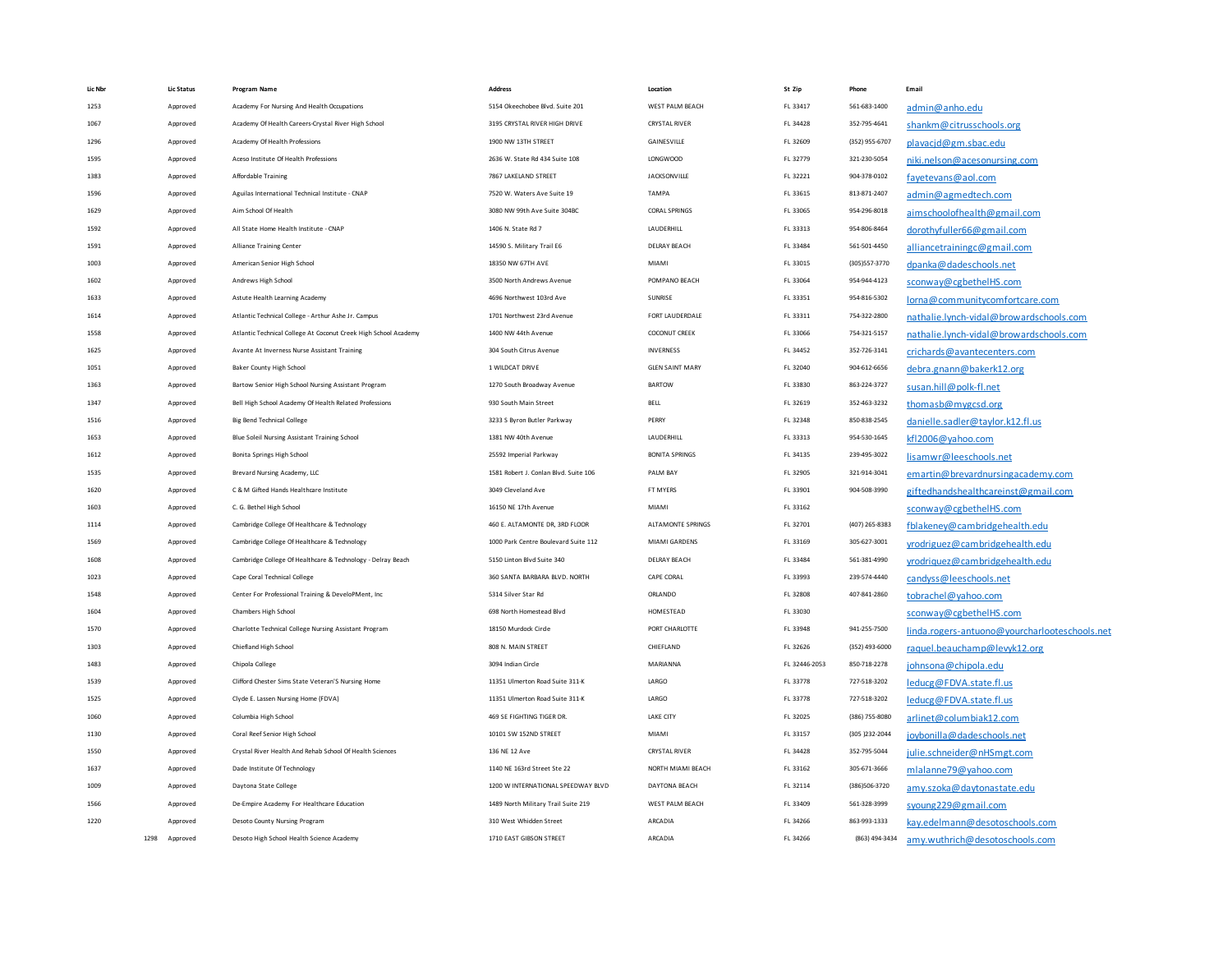| 1295 | Approved | Dixie Academy Of Health Careers                                  | 17924 SE HIGHWAY 19                       | CROSS CITY          | FL 32628 | (352) 541-6252 | jenniferdriggers@dixie.k12.fl.us    |
|------|----------|------------------------------------------------------------------|-------------------------------------------|---------------------|----------|----------------|-------------------------------------|
| 1576 | Approved | Doxa Academy - CNAP                                              | 4670 Babcock St. NE                       | PALM BAY            | FL 32905 | 321-425-3005   | diogeneangeline@yahoo.com           |
| 1196 | Approved | East Lee County High School                                      | 715 THOMAS SHERWIN AVE, SOUTH             | LEHIGH ACRES        | FL 33974 | (239)369-2932  | heidisc@leeschools.net              |
| 1091 | Approved | East Ridge High School                                           | 13322 EXCALIBUR RD                        | CLERMONT            | FL 34711 | (352) 242-2080 | huebnerm@lake.k12.fl.us             |
| 1250 | Approved | Eastern Florida State College - Melbourne Campus                 | 3865 North Wickham Road Bldg 15           | MELBOURNE           | FL 32935 | 321-433-7534   | schaperi@easternflorida.edu         |
| 1251 | Approved | Eastern Florida State College-Astronaut High School              | 800 War Eagle Blyd                        | <b>TITUSVILLE</b>   | FL 32796 | 321-264-3000   | schaperj@easternflorida.edu         |
| 1244 | Approved | Eastern Florida State College- Bayside High School               | 1901 DEGROODT RD SW                       | PALM BAY            | FL 32908 | 321-956-5000   | schaperj@easternflorida.edu         |
| 1246 | Approved | Eastern Florida State College- Melbourne High School             | 74 Bulldog Blvd.                          | MELBOURNE           | FL 32901 | 321-952-5880   | schaperj@easternflorida.edu         |
| 1249 | Approved | Eastern Florida State College- Rockledge High School             | 220 Rockledge Avenue                      | <b>ROCKLEDGE</b>    | FL 32955 | 321-636-3711   | schaperj@easternflorida.edu         |
| 1507 | Approved | Emerald Coast Technical College                                  | 761 North 20th Street                     | DEFUNIAK SPRINGS    | FL 32433 | 850-892-1240   | meadowst@walton.k12.fl.us           |
| 1655 | Approved | <b>Emergency Health &amp; Safety Trainers</b>                    | 2719 Hollywood Blvd                       | HOLLYWOOD           | FL 33020 | 954-648-2052   | eHStrainersLLC@gmail.com            |
| 1564 | Approved | Emory L. Bennett State Veterans Nursing Home                     | 11351 Ulmerton Road Suite 311-K           | LARGO               | FL 33778 | 727-518-3202   | leducg@FDVA.state.fl.us             |
| 1593 | Approved | Ems Safety & Healthcare Training Center                          | 912 Avenue D                              | <b>FORT PIFRCE</b>  | FL 34950 | 772-742-8503   | pturner7675@gmail.com               |
| 1560 | Approved | Essential School Of Nursing, Inc.                                | 18250 NW 2nd Ave. Suite 202               | MIAMI GARDENS       | FL 33169 | 305-432-3700   | essentialschoolofnursing@gmail.com  |
| 1146 | Approved | Estero High School Medical Academy                               | 21900 River Ranch Road                    | <b>FSTERO</b>       | FL 33928 | 239-947-9400   | cindyd@leeschools.net               |
| 1172 | Approved | <b>Family Care Training Center</b>                               | 4047 Okeechobee Blvd                      | WEST PAIM BCH       | FL 33409 | (561)242-0150  | allmostcare@aol.com                 |
| 1131 | Approved | Felix Varela Senior High School                                  | 15255 SW 96TH STREET                      | MIAMI               | FL 33196 | (305)752-7900  | chris.ramirez@dadeschools.net       |
| 1280 | Approved | Fernandina Beach High School- Nassau County                      | 435 Citrona Drive                         | FERNANDINA BEACH    | FL 32034 | 904-261-5713   | barnesan@nassau.k12.fl.us           |
| 1497 | Approved | Finlay Institute Of Nursing                                      | 8011 N. Himes Ave Suite 1                 | TAMPA               | FL 33614 | 813-405-8190   | ornielh@outlook.com                 |
| 1611 | Approved | First Coast Nursing Assistant Training Center                    | 3728 Philips Highway Ste #13              | <b>JACKSONVILLE</b> | FL 32207 | 904-778-5547   | carlos@firstcoasttrainingcenter.com |
| 1011 | Approved | <b>Flagler Technical College</b>                                 | 5400 E. Hwy 100                           | PALM COAST          | FL 32164 | (386) 447-4345 | stauffacherr@flaglerschools.com     |
| 1038 | Approved | Florida Panhandle Technical College                              | 757 HOYT STREET                           | CHIPLEY             | FL 32428 | (850) 638-1180 | rhonda.wilson@fptc.edu              |
| 1632 | Approved | Florida Panhandle Technical College - LTC Program                | 757 Hoyt Street                           | <b>CHIPLEY</b>      | FL 32428 | 850-638-1180   | rhonda.wilson@fptc.edu              |
| 1315 | Approved | Florida State University Schools                                 | 3000 School House Road                    | TALLAHASSEE         | FL 32311 | 850-245-3753   | aroberts7@fsu.edu                   |
| 1052 | Approved | Fort Myers Technical College                                     | 3800 MICHIGAN AVE                         | <b>FORT MYERS</b>   | FL 33916 | (239) 334-4544 | nancygr@leeschools.net              |
| 1651 | Approved | Fort Pierce Central High School                                  | 4101 South 25th Street                    | <b>FORT PIERCE</b>  | FL 34981 | 772-468-5888   | lorraine.young@stlucieschools.org   |
| 1643 | Approved | Franklin County School                                           | 1250 US Highway 98                        | <b>FASTPOINT</b>    | FL 32328 | 850-670-2800   | scroy@franklincountyschools.org     |
| 1627 | Approved | Fred K. Marchman Technical College - CNAP                        | 7825 Campus Drive                         | NEW PORT RICHEY     | FL 34653 | 727-774-1700   | Ideitric@pasco.k12.fl.us            |
| 1646 | Approved | <b>Ftc Training Center</b>                                       | 3451 N Andrews Ave                        | <b>OAKLAND PARK</b> | FL 33309 | 954-656-1249   | admin@floridatrainingcenter.org     |
| 1557 | Approved | Fvi School Of Nursing And Technology                             | 3520 Enterprise Way                       | MIRAMAR             | FL 33025 | 954-613-2900   | abotero@fvi.edu                     |
| 1584 | Approved | Fvi School Of Nursing And Technology                             | 7757 West Flagler Street Suite 220        | MIAMI               | FL 33144 | 305-665-1911   | dantunes@fvi.edu                    |
| 1387 | Approved | Genesis Vocational Institute                                     | 12851 SW 42nd Street 2nd floor Suite #131 | MIAMI               | FL 33175 | 305-223-0506   | genesisinstitute@gmail.com          |
| 1642 | Approved | Genuine Healthcare Institute, LLC                                | 3880 5th Avenue North                     | SAINT PETERSBURG    | FL 33713 | 727-229-0015   | genuineghi@gmail.com                |
| 1400 | Approved | Gulf Breeze High School Academy For Health & Medical Professions | 675 Gulf Breeze Pkwy                      | <b>GULF BREEZE</b>  | FL 32561 | 850-916-4100   | mazele@santarosa.k12.fl.us          |
| 1577 | Approved | Gulf Coast Nurse Aide Training Program                           | 2355 Vidina Drive                         | <b>MEI BOURNE</b>   | FL 32940 | 321-775-6800   | lfriedman@gchc.com                  |
| 1014 | Approved | Gulf High School                                                 | 5355 SCHOOL ROAD                          | NFW PORT RICHEY     | FL 34652 | 727-774-3300   | ldeitric@pasco.k12.fl.us            |
| 1617 | Approved | Hardee Senior High School Cte Health Science Program             | 830 Altman Road                           | WAUCHULA            | FL 33873 | 863-773-3181   | pgodwin@hardee.k12.fl.us            |
| 1533 | Approved | Heartland Of Orange Park Nursing Assistant Training Program      | 570 Wells Road                            | <b>ORANGE PARK</b>  | FL 32073 | 904-264-3912   | cynthiaann.mondonedo@promedica.org  |
| 1598 | Approved | Heartland Of Sarasota Cna Training Program                       | 5401 Sawyer Road                          | SARASOTA            | FL 34233 | 941-925-3427   | cynthiaann.mondonedo@promedica.org  |
| 1554 | Approved | Hilliard Middle Senior High School                               | One Flashes Avenue                        | HILLIARD            | FL 32046 | 904-879-3461   | barnesan@nassau.k12.fl.us           |
| 1171 | Approved | Horizon Healthcare Institute                                     | 4048 Evans Ave Suite 301                  | <b>FT MYFRS</b>     | FI 33901 | (239)939-1992  | horizon tech.institute@yahoo.com    |
| 1529 | Approved | Horizon Healthcare Institute, Inc - Melbourne                    | 3716 N. WICKHAM ROAD, SUITE 2             | <b>MEI BOURNE</b>   | FL 32935 | 239-939-1992   | horizon tech.institute@yahoo.com    |
| 1549 | Approved | Horizon Healthcare Institute, Inc - Nursing Assistant Training   | 1032 TAMIAMI TRAIL Suite 3                | PORT CHARLOTTE      | FL 33953 | 941-889-7506   | horizon tech.institute@vahoo.com    |
| 1156 | Approved | Ida S. Baker High School Medical Academy                         | 3500 Agualinda Blvd.                      | CAPE CORAL          | FL 33914 | 239-458-6690   | kirstenIm@leeschools.net            |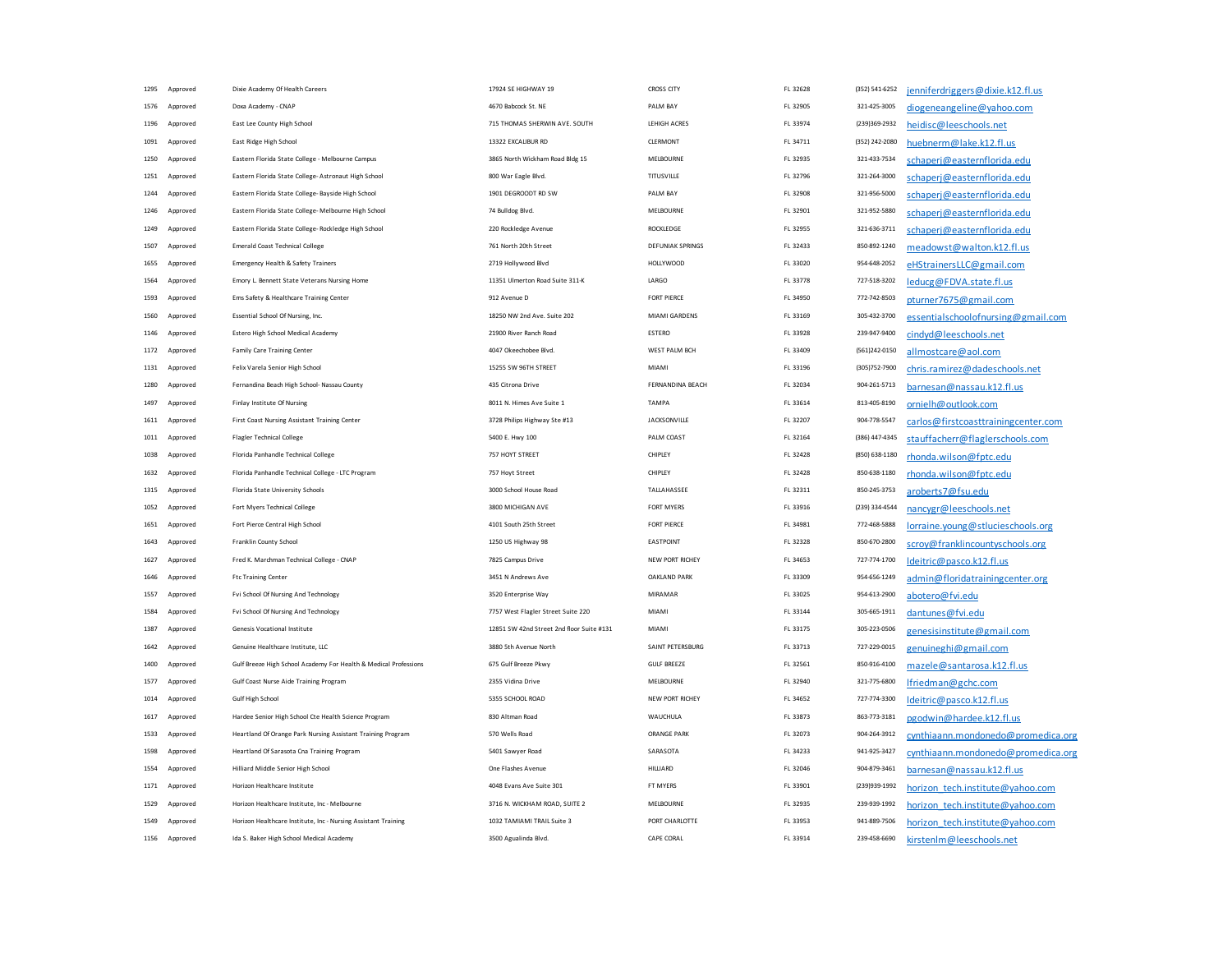| 1567 | Approved      | Indian River State College - Mueller Campus                  | 3209 Virginia Ave                 | <b>FORT PIERCE</b>      | FL 34981 | 772-462-7570   | pgaglian@irsc.edu                       |
|------|---------------|--------------------------------------------------------------|-----------------------------------|-------------------------|----------|----------------|-----------------------------------------|
| 1518 | Approved      | Indian River State College Chastain Campus                   | 3209 Virginia Ave                 | <b>FORT PIERCE</b>      | FL 34981 | 772-462-7570   | pgaglian@irsc.edu                       |
| 1323 | Approved      | Indian River State College- Dixie Hendry Campus              | 3209 Virginia Ave                 | <b>FORT PIFRCE</b>      | FL 34981 | 772-462-7570   | pgaglian@irsc.edu                       |
| 1321 | Approved      | Indian River State College- R. Duke Nelson Human DeveloPMent | 3209 Virginia Ave                 | <b>FORT PIERCE</b>      | FL 34981 | 772-462-7570   | pgaglian@irsc.edu                       |
| 1623 | Approved      | Innovative School Of Health                                  | 3890 Dunn Avenue Suite 104        | <b>JACKSONVILLE</b>     | FL 32218 | 904-374-4537   | joycethomas144@yahoo.com                |
| 1472 | Approved      | Institute Of Health Careers                                  | 5624 8TH STREET WEST #114         | LEHIGH ACRES            | FL 33971 | 239-303-4388   | ihcnursing@gmail.com                    |
| 1324 | Approved      | <b>International Training Careers</b>                        | 7360 SW 24TH STREET #31           | MIAMI                   | FL 33155 | (305)263-9696  | zuly.perdomo@itcmiami.edu               |
| 1143 | Approved      | James W. Mitchell High School                                | 2323 LITTLE ROAD                  | <b>NEW PORT RICHEY</b>  | FL 34655 | 727-774-9200   | ldeitric@pasco.k12.fl.us                |
| 1221 | Approved      | Jensen Beach High School                                     | 2875 NW GOLDENROD RD              | JENSEN BEACH            | FL 34957 | 772-232-3500   | dava@martinschools.org                  |
| 1161 | Approved      | John A. Ferguson Senior High School                          | 15900 SW 56TH STREET              | MIAMI                   | FL 33185 | (305) 408-2700 | 228070@dadeschools.net                  |
| 1292 | Approved      | Keystone Heights High School                                 | 900 SW ORCHID AVE                 | <b>KEYSTONE HEIGHTS</b> | FL 32656 | (352) 262-3531 | mary.shaw@myoneclay.net                 |
| 1502 | Approved      | Lake County Schools-Tavares High School                      | 603 N. New Hampshire Avenue       | <b>TAVARES</b>          | FL 32778 | 352-343-3007   | bookert@lake.k12.fl.us                  |
| 1503 | Approved      | Lake Minneola High School                                    | 101 North Hancock Road            | MINNEOLA                | FL 34715 | 352-394-9600   | godwinp@lake.k12.fl.us                  |
| 1019 | Approved      | Lake Technical College                                       | 2001 KURT ST.                     | <b>EUSTIS</b>           | FL 32726 | (352) 357-2250 | thorntonb@lake.k12.fl.us                |
| 1085 | Approved      | Lake Worth Community High School                             | 1701 LAKE WORTH RD                | <b>LAKE WORTH</b>       | FL 33460 | (561)533-6300  | jacquelyn.davison@palmbeacHSchools.org  |
| 1618 | Approved      | Leesburg High School - CNAP                                  | 1401 Yellow Jacket Way            | <b>IFFSBURG</b>         | FI 34748 | 352-787-5047   | labudp@lake.k12.fl.us                   |
| 1597 | Approved      | Luster All Training Center Of Hope                           | P.O. Box 1203                     | <b>BARTOW</b>           | FL 33801 | 863-537-6658   | francesedwards.44@gmail.com             |
| 1605 | Approved      | Main Street High School                                      | 1100 North Main Street            | KISSIMMEE               | FL 34741 | 321-250-1871   | jennifer.anglin@nortHStaracademies.com  |
| 1648 | Approved      | Mana Academy Of Nursing - Orlando Campus                     | 4100 Recker Hwy                   | WINTER HAVEN            | FL 33880 | 407-257-3046   | manaacademyofnursing@gmail.com          |
| 1647 | Approved      | Mana Academy Of Nursing - Winter Haven Campus                | 4100 Recker Hwy                   | <b>WINTER HAVEN</b>     | FL 33880 | 407-257-3046   | manaacademyofnursing@gmail.com          |
| 1594 | Approved      | Manatee High School                                          | 902 33rd St. Ct W.                | <b>BRADENTON</b>        | FL 34205 | 941-714-7300   | sollenbl@manateeschools.net             |
| 1240 | Approved      | Manatee Technical Institute                                  | 5520 LAKEWOOD RANCH BLVD          | <b>BRADENTON</b>        | FI 34211 | 941-752-8100   | IvsingerI@manateeschools.net            |
| 1582 | Approved      | Manor Care Of Palm Harbor Cna Training Program               | 2851 Tampa Road                   | PALM HARBOR             | FL 34684 | 727-787-4777   | cynthiaann.mondonedo@promedica.org      |
| 1559 | Approved      | Manor Care Of Venice Cna Training Program                    | 1450 E. Venice Ave                | VENICE                  | FL 34292 | 941-486-8080   | cynthiaann.mondonedo@promedica.org      |
| 1551 | Approved      | Margate Medical Training Center, Inc.                        | 6101 West Atlantic Blvd Suite 212 | MARGATE                 | FL 33063 | 954 960 2844   | margatemedicaltrainingcenter@gmail.com  |
| 1237 | Approved      | Marianna High School/Health Science Academy                  | 3546 Caverns Road                 | MARIANNA                | FL 32446 | 850-482-9605   | jenna.hatcher@jcsb.org                  |
| 1328 | Approved      | Mariner High School                                          | 701 CHIQUITA BLVD N               | CAPE CORAL              | FL 33993 | 239-772-3324   | alisonmb@leeschools.net                 |
| 1275 | Approved      | Marion Technical College                                     | 1014 SW 7th Road                  | OCALA                   | FI 34471 | 352-671-7222   | lynn.weber@marion.k12.fl.us             |
| 1223 | Approved      | Martin County High School                                    | 2801 S. Kanner Hwy                | STUART                  | FI 34994 | 772-219-1800   | frencha@martinschools.org               |
| 1547 | Approved      | Miami Jackson Senior High School Nursing Assistant Training  | 1751 NW 36th Street               | MIAMI                   | FL 33142 | 305-634-2621   | taylor37@dadeschools.net                |
| 1132 | Approved      | Miami Lakes Educational Center High School                   | 5780 NW 158TH STREET              | MIAMI LAKES             | FL 33014 | (305)557-1100  | 311281@dadeschools.net                  |
| 1074 | Approved      | Miami Northwestern Senior High                               | 1100 NW 71st Street               | MIAMI                   | FL 33150 | 305-836-0991   | swarren-salmon@dadeschools.net          |
| 1609 | Approved      | Miami Southridge Senior High School - CNAP                   | 19355 SW 114th Avenue             | MIAMI                   | FL 33157 | 305-238-6110   | 228070@dadeschools.net                  |
| 1290 | Approved      | Middleburg High School                                       | 3750 CR 220                       | <b>MIDDLEBURG</b>       | FL 32068 | (904) 336-8075 | ianice.ramos@myoneclay.net              |
| 1649 | Approved      | North East Florida State Hospital Cna Training               | 4787 South State Road 121         | <b>MACCLENNY</b>        | FL 32063 | 904-259-6211   | john.gainey@myflfamilies.com            |
| 1309 | Approved      | North Florida Technical College                              | 609 North Orange Street           | STARKE                  | FL 32091 | 904-966-6836   | slocum.elaine@mybradford.us             |
| 1641 | Approved      | Nurse Resource Training Center, LLC.                         | 3471 North Monroe Street Suite B  | TALLAHASSEE             | FL 32303 | 850-792-6619   | careers@nurseresourcetrainingcenter.com |
| 1600 | Approved      | Nursing Unlimited Health Career Training School              | 18405 NW 2 Avenue                 | MIAMI GARDENS           | FL 33169 | 305-651-1431   | petya@nursingunlimited.com              |
| 1505 | Approved      | Oakleaf High School                                          | 4035 Plantation Oaks Blvd.        | <b>ORANGE PK</b>        | FL 32065 | 904-336-8375   | michelle.wynndobbs@myoneclay.net        |
| 1299 | Approved      | Okeechobee High School                                       | 2800 HWY 441 N                    | OKEECHOBEE              | FL 34972 | (863) 462-5025 | victoria.skeen@okee.k12.fl.us           |
| 1307 | Approved      | Orange Technical College - Orlando Campus                    | 301 W. Amelia St.                 | ORLANDO                 | FL 32801 | 407-246-7060   | dawn.vasile@ocps.net                    |
| 1635 | Approved      | Orange Technical College - Winter Park Campus                | 901 West Webster Avenue           | <b>WINTER PARK</b>      | FL 32789 | 407-622-2900   | dawn.vasile@ocps.net                    |
| 1640 | Approved      | Osceola Technical College - Na Program                       | 501 Simpson Road                  | KISSIMMEE               | FL 34744 | 407-344-5085   | sarah.budde@osceolaschools.net          |
|      | 1552 Approved | Palm Beach Health Care Academy - CNAF                        | 1700 North Dixie Hwy Suite 150    | <b>BOCA RATON</b>       | FL 33432 | 561-372-9686   | info@pbhealthcareacademy.com            |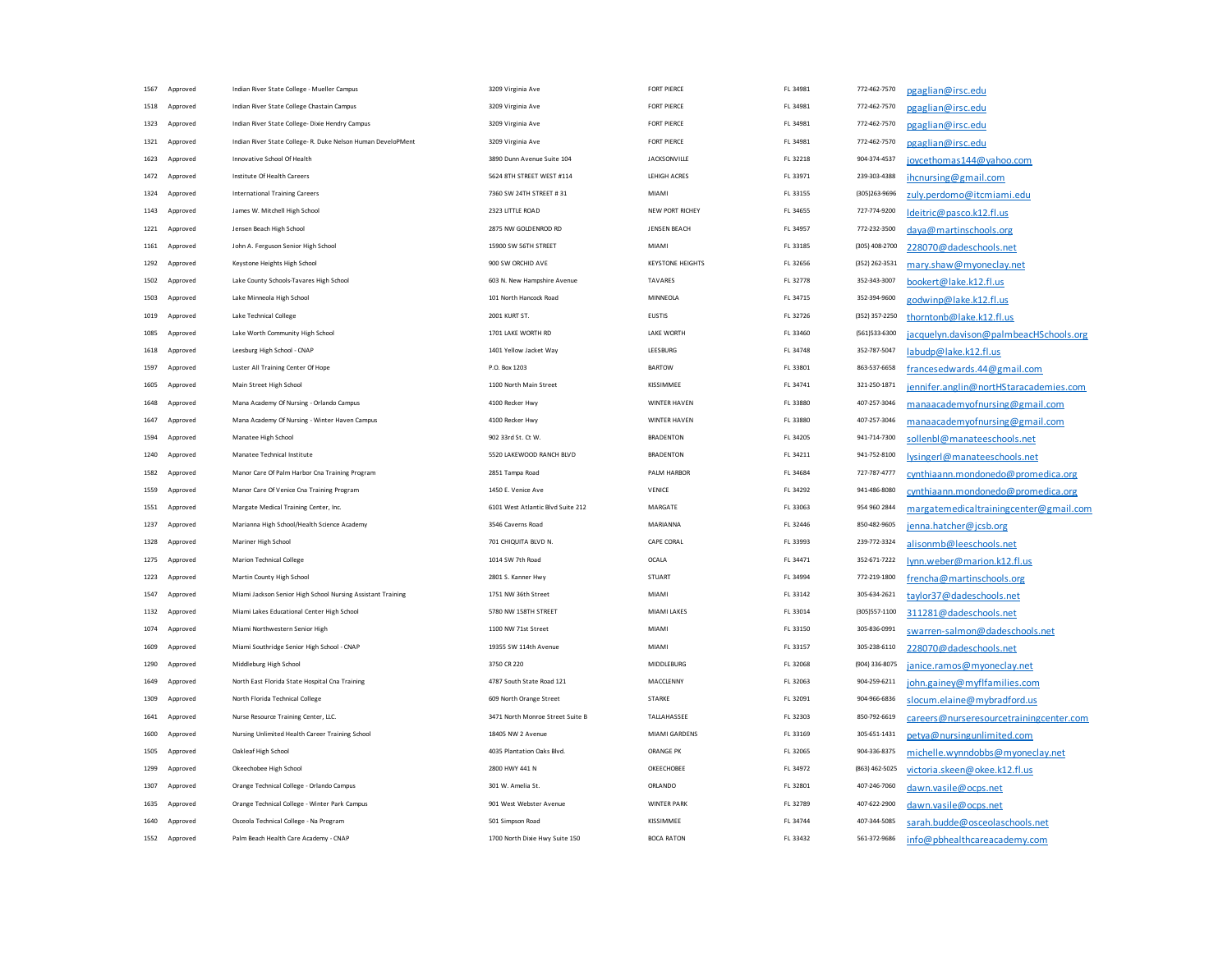| 1606 | Approved      | Palm Beach Preparatory Charter Academy                          | 3525 Congress Ave                       | PALM SPRINGS         | FL 33461 | 561-623-6935   | jennifer.anglin@nortHStaracademies              |
|------|---------------|-----------------------------------------------------------------|-----------------------------------------|----------------------|----------|----------------|-------------------------------------------------|
| 1105 | Approved      | Palm Beach State College- PCT Program                           | 4200 CONGRESS AVENUE MS #31             | <b>LAKE WORTH</b>    | FL 33461 | (561) 868-3412 | copeland@palmbeacHState.edu                     |
| 1300 | Approved      | Palm Harbor University High School                              | 1900 OMAHA ST.                          | PAIM HARBOR          | FL 34683 | (727) 669-1131 | toumal@pcsb.org                                 |
| 1630 | Approved      | Palmetto Medical Institute                                      | 9245 SW 157th Street Suite 209          | MIAMI                | FL 33157 | 305-924-4697   | palmettomedicalcollege@gmail.com                |
| 1155 | Approved      | Park Vista Community High School                                | 7900 Jog Road                           | LAKE WORTH           | FL 33467 | 561-491-8496   | jacqueline.patrick@palmbeacHSchools.org         |
| 1031 | Approved      | Pasco High School                                               | 36850 STATE ROAD 52                     | DADE CITY            | FL 33525 | (352) 524-5500 | Ideitric@pasco.k12.fl.us                        |
| 1624 | Approved      | Piberry Institute                                               | 30356 Old Dixie Hwy                     | HOMESTEAD            | FL 33033 | 305-245-2581   | igaud@piberry.edu                               |
| 1556 | Approved      | Pine Ridge High School                                          | 926 Howland Blvd.                       | DELTONA              | FL 32738 | 407-688-9500   | kplurkin@volusia.k12.fl.us                      |
| 1587 | Approved      | Pna Pinellas Park Am Cna (Premier Nursing Academy)              | 6477 102nd Ave                          | <b>PINELLAS PARK</b> | FL 33782 | 917-494-5816   | rose.mercandetti@premiernursingacademy.org      |
| 1586 | Approved      | Pna Pinellas PM Cna (Premier Nursing Academy)                   | 6477 102nd Ave                          | <b>PINELLAS PARK</b> | FL 33782 | 917-494-5816   | rose.mercandetti@premiernursingacademy.org      |
| 1628 | Approved      | Port Saint Lucie High School                                    | 1201 SE Jaguar Lane                     | PORT SAINT LUCIE     | FL 34953 | 772-337-6771   | lori.applebee@stlucieschools.org                |
| 1622 | Approved      | Premier Nursing Placement LLC. Dba Premier Nursing Academy - PM | 5720 14th St. W                         | <b>BRADENTON</b>     | FL 34207 | 913-254-6776   | rose.mercandetti@premiernursingacademy.org      |
| 1615 | Approved      | Premier Nursing Placement LLC. Dba Premier Nursing Academy CNAP | 5720 14th St W.                         | <b>BRADENTON</b>     | FL 34207 | 917-494-5816   | rose.mercandetti@premiernursingacademy.org      |
| 1638 | Approved      | Quality Caregivers Medical Academy                              | 1757 N. Nova Rd Unit 113                | HOLLY HILL           | FL 32117 | 386-872-3002   | km1dav@att.net                                  |
| 1293 | Approved      | Radford M. Locklin Technical College                            | 5330 BERRYHILL ROAD                     | <b>MILTON</b>        | FL 32570 | (850) 983-5700 | peircet@santarosa.k12.fl.us                     |
| 1555 | Approved      | Richard O. Jacobson Technical High School - CNAP                | 12611 86th Ave N.                       | <b>SEMINOLE</b>      | FL 33776 | 727-545-6405   | petrulisk@pcsb.org                              |
| 1354 | Approved      | <b>Riveroak Technical College</b>                               | 415 PINEWOOD DRIVE SW                   | <b>IIVE OAK</b>      | FL 32064 | 386-647-4200   | jenna.stratton@suwannee.k12.fl.us               |
| 1345 | Approved      | Robert Morgan Educational Center And Technical College - PCT    | 18180 SW 122nd Avenue                   | MIAMI                | FL 33177 | 305-253-9920   | washoa@dadeschools.net                          |
| 1380 | Approved      | S.T.E.P. Medical Teaching/Learning, Inc.                        | 6220 S. ORANGE BLOSSOM TRAIL Suite #517 | ORLANDO              | FL 32809 | 407-857-0204   | stePMedteach@yahoo.com                          |
| 1224 | Approved      | Santa Fe College                                                | 3000 NW 83 Street, W-201                | GAINESVILLE          | FL 32606 | 352-395-5731   | iohanna.sunkett-mcbride@sfcollege.edu           |
| 1302 | Approved      | Sebastian River High School                                     | 9001 90TH AVE                           | SEBASTIAN            | FL 32958 | (772) 564-4210 | heather.acosta@indianriverschools.org           |
| 1578 | Approved      | Seminole High School Academy Of Health Careers                  | 2701 Ridgewood Ave                      | SANFORD              | FL 32773 | 407-320-5050   | patty caulfield@scps.k12.fl.us                  |
| 1645 | Approved      | Sheridan Technical College - PCI                                | 5400 Sheridan Street                    | <b>HOLLYWOOD</b>     | FL 33021 | 754-321-5540   | gloria.ogiste@browardschools.com                |
| 1654 | Approved      | South College                                                   | 4901 Vineland Road Suite 140            | ORLANDO              | FL 32811 | 407-447-6900   | jsiemers@south.edu                              |
| 1616 | Approved      | South Dade Technical College -CNAP                              | 109 NE 8th Street                       | HOMESTEAD            | FL 33030 | 305-248-5723   | 334051@dadeschools.net                          |
| 1652 | Approved      | South Florida Healthcare Institute                              | 7771 West Oakland Park Blvd Suite 205   | SUNRISE              | FL 33351 | 800-816-3489   | eonora@sflhealthcareinstitute.com               |
| 1222 | Approved      | South Fork High School                                          | 10000 SW BULLDOG WAY                    | STUART               | FL 34997 | 772-219-1840   | ramosi@martinschools.org                        |
| 1179 | Approved      | South Fort Myers High School                                    | 14020 PLANTATION ROAD                   | <b>FORT MYERS</b>    | FL 33912 | (239)561-0060  | lorraineac@leeschools.net                       |
| 1352 | Approved      | South Lake High School                                          | 15600 Silver Eagle Road                 | <b>GROVELAND</b>     | FL 34736 | 352-394-2100   | augustinec@lake.k12.fl.us                       |
| 1158 | Approved      | South Tech Academy                                              | 6161 W. Woolbright Rd                   | BOYNTON BEACH        | FL 33437 | (561) 369-7004 | catherine.sweeney@pbcharterschools.org          |
| 1274 | Approved      | St. Cloud High School                                           | 2100 Bulldog Lane                       | SAINT CLOUD          | FL 34769 | 407-891-3100   | shannon.hudson@osceolaschools.net               |
| 1464 | Approved      | St. Lucie County School Board                                   | 1801 Panther Lane                       | <b>FORT PIERCE</b>   | FL 34947 | 772-468-7710   | maryelizabeth.musgravemontgomery@stlucieschools |
| 1214 | Approved      | St. Lucie West Centennial High School                           | 1485 SW Cashmere Blvd.                  | PORT ST. LUCIE       | FL 34986 | (772) 344-4412 | kimberly.ciufo@stlucieschools.org               |
| 1619 | Approved      | <b>State College Of Florida</b>                                 | 5840 26th Street West                   | <b>BRADENTON</b>     | FL 34207 | 941-752-5530   | sawmelt@scf.edu                                 |
| 1610 | Approved      | Sumter Career And Adult Education                               | 1425 County Road 526A                   | SUMTERVILLE          | FL 33585 | 352-793-5719   | donna.harwood@sumter.k12.fl.us                  |
| 1572 | Approved      | Suncoast Technical College - CNAP                               | 4748 Beneva Road                        | SARASOTA             | FI 34233 | 941-924-1365   | scott.kennedy@sarasotacountyschools.net         |
| 1492 | Approved      | Suncoast Technical College/Extension Campus                     | 4748 Beneva Road                        | SARASOTA             | FL 34233 | 941-924-1365   | scott.kennedy@sarasotacountyschools.net         |
| 1452 | Approved      | Sunlake High School                                             | 3023 SUNLAKE BLVD                       | LAND O LAKES         | FL 34638 | 813-346-1000   | Ideitric@pasco.k12.fl.us                        |
| 1607 | Approved      | Sunrise High School                                             | 424 West Sunrise Blvd                   | FORT LAUDERDALE      | FL 33311 | 954-446-9234   | sconway@cgbethelHS.com                          |
| 1069 | Approved      | Tallahassee Community College                                   | 1528 Surgeons Drive - Ghazvini Center   | TALLAHASSEE          | FL 32308 | (850)558-4516  | solomons@tcc.fl.edu                             |
| 1601 | Approved      | Tallahassee Community College - Gadsden Center                  | 1528 Surgeons Drive                     | TALLAHASSEE          | FL 32308 | 850-558-4516   | solomons@tcc.fl.edu                             |
| 1613 | Approved      | Tampa Bay Technical High School                                 | 6410 Orient Road                        | <b>TAMPA</b>         | FL 33610 | 813-744-8360   | elizabetha.campbell@sdhc.k12.fl.us              |
| 1574 | Annroved      | The Center For Wellness & Medical Professions At Boca Ciega HS  | 924 58th Street South                   | <b>GULFPORT</b>      | FL 33707 | 727-893-2780   | gauthierm@pcsb.org                              |
|      | 1650 Approved | The Palms Of Sebring                                            | 725 S. Pine Street                      | SEBRING              | FL 33870 | 863-385-0161   | msmith@palmsofsebring.com                       |